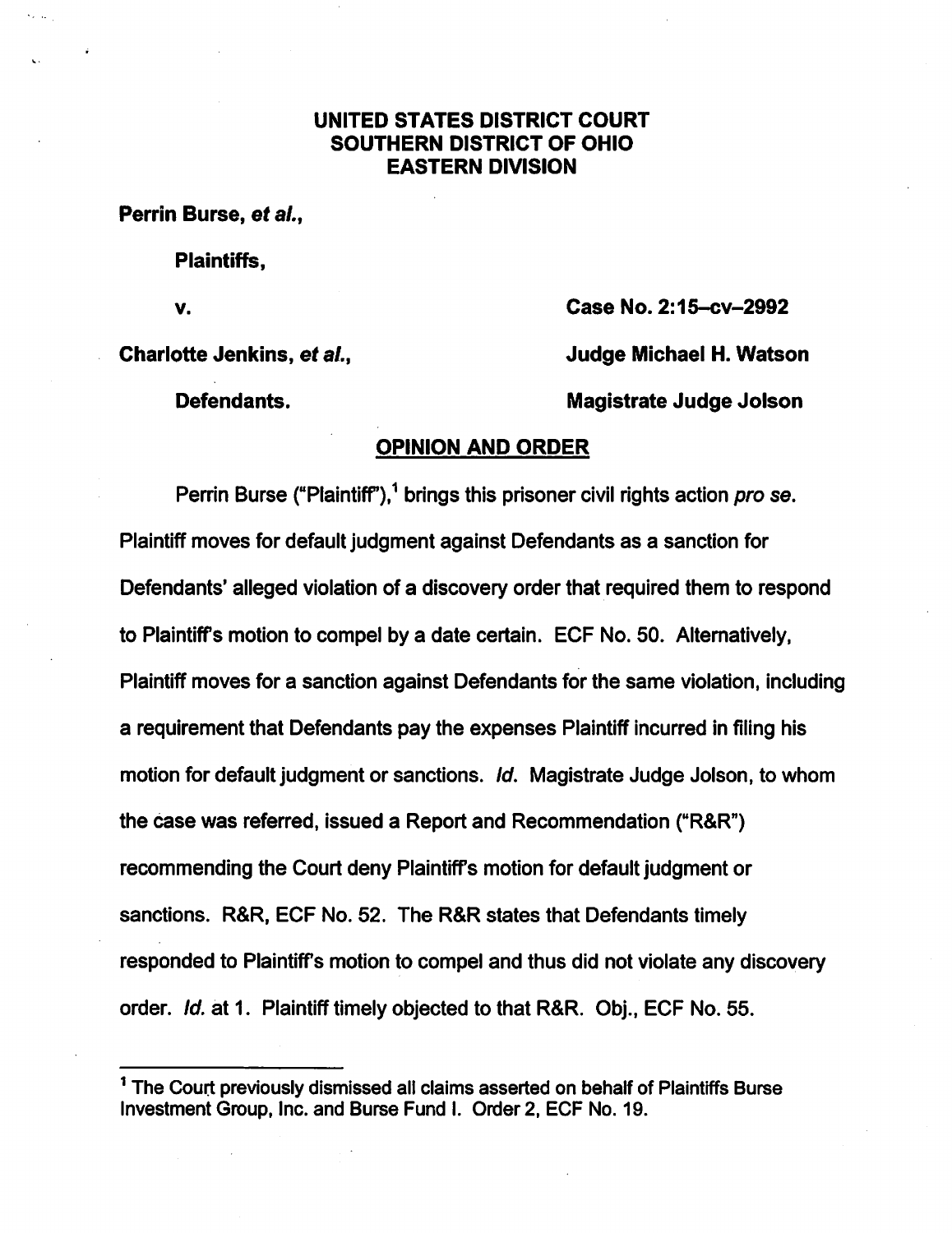Magistrate Judge Jolson issued the R&R pursuant to Federai Rule of Civil Procedure 72(b). Under that rule, the Undersigned "must determine de novo any part of the magistrate judge's disposition that has been properly objected to." Fed. R. Civ. P. 72(b)(3). The undersigned "may accept, reject, or modify the recommended disposition; receive further evidence; or return the matter to the magistrate judge with instructions." Id.

Plaintiff argues in his objection that, on August 12. 2016, Magistrate Judge King, to whom this case was referred at the time, ordered Defendants "to have all the discovery completed, and to the plaintiff by August 26, 2016." Obj. 2, ECF No. 55. Plaintiff cites ECF No. 47 for support. Plaintiff argues that Defendants "have failed to submit the Discovery Request / Interrogatories or [sic] the following defendants: Defendant(s) Clark, Parnell, Elam, Sykes, and Alford" and thus are in violation of the magistrate judge's order. Id. at 2-3.

The Court has conducted a de novo review and finds Plaintiff's objection meritless as it rests on a misreading of Magistrate Judge King's Order. The docket shows that Plaintiff filed a motion to compel on July 29, 2016. ECF No. 42. On August 11, 2016, Defendants moved for an extension of time to respond to Plaintiff's motion. ECF No. 45. The next day, Magistrate Judge King granted Defendants' motion for an extension of time and granted Defendants until August 26,2016, to respond to Plaintiff's motion to compel. ECF No. 47. Defendants responded to Plaintiff's motion to compel on August 26, 2016. ECF No. 49. Accordingly, Defendants did not violate Magistrate Judge King's Order. The Case No. 2:15-cv-2992 **Page 2 of 3**